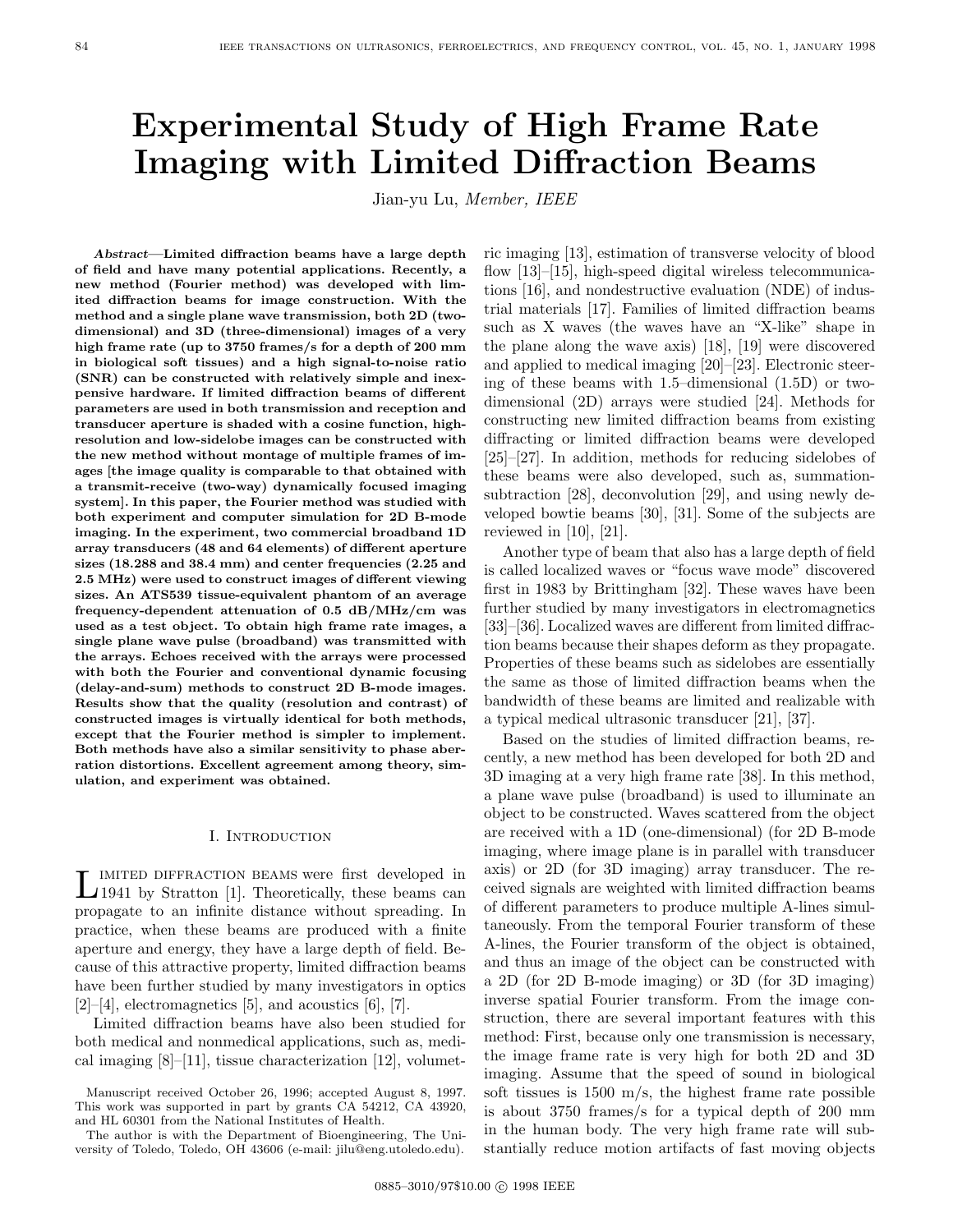such as the mitral valve leaflet. The high frame rate can also be used to achieve high contrast with incoherent processings such as spatial or multiple frame compounding. Second, because the entire array aperture is used to produce a plane wave, the total transmit power is high and the wave will not spread within 200 mm with conventional medical transducers. This means that the energy will not diverge over a large depth of field and thus signal-to-noise ratio (SNR) is high. Third, because fast Fourier transforms (FFT) can be used in the image construction, the system is relatively simple and inexpensive as compared to conventional dynamically focused beamformers attempting to achieve high frame rates. For example, to construct a 3D object having  $N_x$ ,  $N_y$ , and  $N_z$  points along the x, y, and z axes, respectively, the amount of computation of the Fourier method is proportional to  $N_x \times N_y \times N_z \times \log_2 N_z$ , where  $N_z$  is usually a large number [10680 if RF (radio frequency) signals are digitized at 40 megasamples/s over a 200 mm range]. With conventional dynamic focusing (delay-and-sum [39]) method, the amount of computation is proportional to  $N_x \times N_y \times N_z \times N_{x_1} \times N_{y_1}$  plus delay and interpolation operations, where  $N_{x_1}$  and  $N_{y_1}$  are number of elements of a 2D array in the  $x$  and  $y$  directions, respectively. If  $N_{x_1} = N_{y_1} = 128 (128 \times 128 2D)$ array), the ratio between operations required by the dynamic focusing and the Fourier methods is approximately  $(N_{x_1} \times N_{y_1})/\log_2 N_z \approx 1224$ . Fourth, because of the potential high frame rate, RF signals can be used to construct 2D or 3D flow vector images with speckle tracking [40] without decorrelation. This will increase the accuracy of estimation of blood flow volume, which is a significant higher dimensional parameter used in diagnostic ultrasound. Even with conventional color flow imaging methods [41], the accuracy of velocity estimation will increase with this new technology because more samples can be used for calculation while maintaining a high frame rate. Fifth, the quality (contrast and resolution) of images constructed with the Fourier method is as high as that obtained with the conventional dynamic focusing method using the same transmit beam (see results of this paper). In addition, both methods have a similar sensitivity to phase aberration distortions [42]. If limited diffraction beams of different parameters are used in both transmission and reception [38], [69] and a cosine shading is applied to the transducer aperture, the Fourier method will have a lower frame rate but a high image quality (high resolution and low sidelobe). To achieve such quality with conventional transmit-receive (two-way) dynamic focusing, multiple frames of images must be combined with a montage resulting in a very low frame rate.

It should be noticed that beam steering is not necessary to construct high frame rate images with the Fourier method. However, if a large field of view is desirable, both transmit and receive beams can be steered electronically [24] to increase the image area. In this case, image frame rate may be reduced by a few folds, depending on the size of transducer aperture (a larger aperture is desirable to achieve a higher frame rate, but it will be limited by the

sizes of acoustic windows in human body). However, the constructed images at different steering angles can be used for compounding to increase the contrast of the overlapping areas (see Fig. 8). In the case where limited diffraction beams are used in both transmission and reception, beam steering is not needed at all to construct images that have a field of view larger than the size of a transducer aperture [69].

To understand the advantages of the Fourier method, let's study the following example of a conventional beam forming. Assuming that a transmit beam is focused to form a thin beam around its focal length and a receive beam is dynamically focused, a 3D image can be obtained by scanning both the transmit and receive beams line by line within a volume. To produce each A-line, the beams require approximately 267  $\mu$ s to reach a depth of 200 mm in biological soft tissues. To insonate a 3D volume, there would be approximately 128 *×* 128 A-lines or more requiring an elapsed time of 4.37 s or a resultant frame rate of 0.229 frames/s. This is not acceptable for cardiac or blood flow imaging. To increase the frame rate, a wider beam and multiple dynamic focusing beamformers instead of a thin beam illuminating a small area must be used. The frame rate will increase linearly with the number of beamformers. However, for each dynamic focusing beamformer, there must be  $128 \times 128$  channels if a  $128 \times 128$  2D array is to be used. Notably, the number of parallel receivers cannot be greatly increased due to the complexity of the system. In short, it is not practical to produce a 3D image at very high frame rates with any conventional dynamic focusing beamformer. For 2D B-mode imaging, the conventional beamformer achieves a frame rate of about 30 frames/second and the frame rate drops with the number of beams transmitted at different focal distances to overcome the short depth of field of focused beams. In cardiovascular imaging, multiple transmits are usually not used. To increase the image frame rate to 3750 for a depth of 200 mm, a broad illumination beam must be used and approximately 128 conventional B-scan machines would need to work in parallel. This demonstrates that even for 2D Bmode imaging where only a 1D array is used and if the number of channels were 128, it is difficult, if not impossible, to substantially increase the frame rate at a depth of 200 mm using a conventional beamformer. For color flow imaging, because multiple frames are required to obtain flow information (i.e., the more frames used, the more accurate the measured blood velocity), frame rates will be further reduced with conventional beamformers. In current clinical practice to maintain or increase the frame rate, one either reduces the depth or limits the viewing angle which reduces diagnostic attributes. Therefore, a new approach, such as the Fourier method, must be developed to increase the frame rate for cardiac and blood flow imaging.

Several multidimensional ultrasound imaging solutions have been proposed to increase image frame rate. The first was a 3D imaging system developed at Duke University where a wide transmit beam is used to illuminate an area that contains 16 to 32 conventional dynamically focused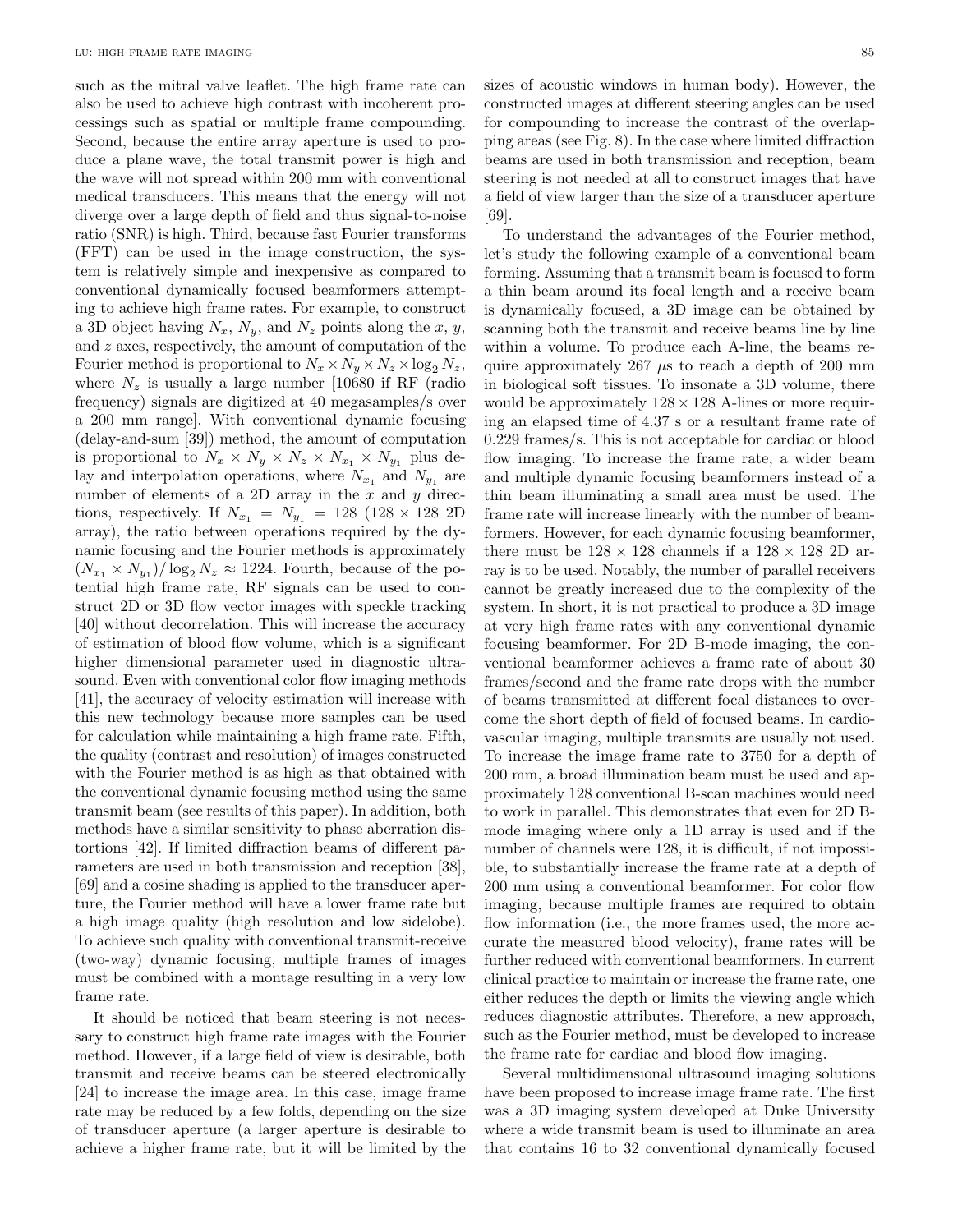

Fig. 1. Spatial Fourier-domain coverage of a pulse-echo imaging system where a plane wave pulse (broadband) is used in transmission, and limited diffraction beams of different parameters are used in reception. (a) 3D view and (b) the view at  $k_x - k'_z$  plane ( $k_y = 0$ ).  $k_a$ ,  $k_b$ , and  $k_c$  are three examples of the wavenumber, k, to show how the Fourier space coverage is increased with k.

receive beams [43]–[45]. This system is limited: First, the frame rate is increased by only about 32 times, which is still low even for conventional imaging. For color flow Doppler imaging or dynamic focusing in transmission, the frame rate must be further reduced. Second, there must be 16 to 32 multichannel dynamically focused beamformers to process receive signals in parallel leading to a very complex system. Although this problem is partially avoided by using a principal beamformer and multiple approximate beamformers (explososcan [43]), the approximate beamformers produce phase errors that distort objects and degrade image quality as the receive beams scan from one angle to another. Therefore, the number of approximate beamformers and thus the frame rate is difficult to be further increased. Third, to cover all 16 to 32 receive beams uniformly, the transmit beam must be wide enough and thus the transmit aperture will be reduced by at least 16 to 32 times which in turn decreases transmit energy leading to a low SNR (signal-to-noise ratio) at greater depths.

Other methods are based on synthetic aperture and holographic concepts [46]. For example, a diverging transmit beam can be used to illuminate an object. Backscatter signals can be processed with a delay-and-sum (dynamic focusing) algorithm [39] where for each point in the object, its distance to the elements of a receiver array is determined and appropriate delays are added to the receive signals so that they can be summed constructively for a particular point. For this method to work, RF signals are required and thus a high sampling rate is needed to avoid signal aliasing and delay quantization errors. As mentioned above, this requires a huge computational power to obtain a frame rate approximating 3750 and results in a very complex system. In addition, the energy density of a diverging wave is inversely proportional to the square of distance and thus will have an extremely low SNR in biological soft tissues. Ylitalo and Ermert [47] have proposed a backpropagation Fourier method. This method has a very low frame rate in 3D imaging because more than 10,000 transmissions are required to obtain a frame of image. This method also suffers from low SNR because strongly diverged transmit beams have to be used to increase lateral resolution. In addition, the method is based on the holographic concept, where monochromatic illumination is desirable which reduces axial resolution of images. Soumekh [48] has proposed a phased-array Fourier method. This method also suffers from low frame rate in 3D imaging because beams must be transmitted in multiple directions to construct a frame of image. The method may also have high sidelobes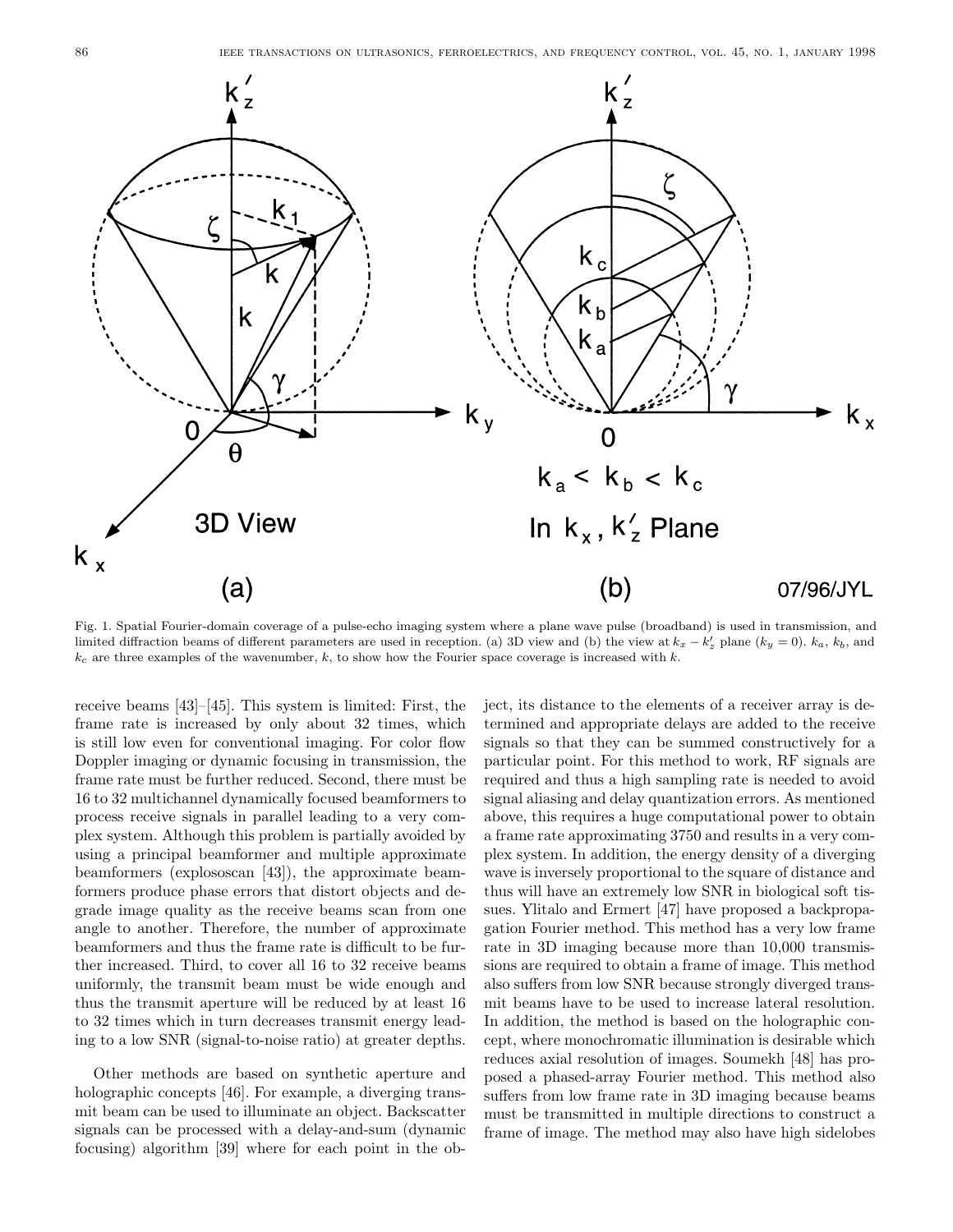unless a shading function such as a cosine function is applied to both the transmit and receive apertures. Methods for 3D real-time imaging using coded transmissions and matrix inversions also have been proposed [49], [50]. These methods suffer from problems similar to those of the synthetic aperture (diverging beams) and the delay-and-sum (a large amount of computations).

It is worth noting that construction of images with backscattered signals has been studied by many investigators [51]–[53]. Norton and Linzer [51] have suggested using a point source on a 2D array to transmit and receive sequentially to construct images. As discussed above, this method will suffer from slow frame rate and low SNR, and thus is not suitable for in vivo study of biological soft tissues for a valid diagnosis. Ultrasound tomography also can use backscattered signals to construct images but requires a 360*◦* rotation around body [54]–[56]. This limits application because of the acoustic obstructions within the human body. In addition, tomography is slow, the systems are complex, and images suffer from misregistration due to significant changes of speed of sound at different viewing angles.

In this paper, an experiment for 2D B-mode imaging was performed to verify the theoretical image construction formulas derived from limited diffraction beams. 3D imaging will be studied in the future when 2D arrays are more available and affordable. In the experiment, an ATS539 tissue-equivalent phantom<sup>1</sup> and commercial 1D array transducers were used, and a plane wave pulse (broadband) was transmitted with the arrays. Results of the Fourier method were compared to those obtained with the delay-and-sum algorithm (dynamic focusing) and with computer simulations.

The paper is organized as follows. The theory of the Fourier method pertinent to the experiment is reviewed in Section II. Experiment, simulation, and their results will be described in Section III. A brief discussion and conclusion will be given in Sections IV and V, respectively.

#### II. Theoretical Preliminaries

In the following, the theory of the Fourier method and 2D and 3D image construction formulas pertinent to the experimental study will be briefly reviewed. Details can be found in [38].

# A. X Waves and Limited Diffraction Array Beams

From X waves (see equation 12 in [18]), one obtains limited diffraction array beams [13], [25], [26]. X waves are



Fig. 2. A cross-section of an ATS539 multipurpose rubber-based tissue equivalent phantom for 2D B-mode imaging. The phantom is composed of line scatterers, grayscale cylindrical objects, and anecho cylindrical objects. All the objects are embedded in a background of random scatterers. The contrasts of the grayscale objects are ranged from *−*15 dB to +15 dB relative to the background. Rectangular boxes are areas where 2D B-mode images are to be constructed.

given by:

$$
\Phi_{X_n}(\vec{r},t) = \Phi_{X_n}(r,\phi,z-c_1t)
$$
\n
$$
= e^{in\phi} \int_{0}^{\infty} B(k)J_n(kr\sin\zeta)e^{-k[a_0 - i\cos\zeta(z-c_1t)]} dk,
$$
\n(1)

where  $n = 0, 1, 2, \ldots$ , is the "order" of the waves,  $\vec{r} =$  $(r, \phi, z)$  represents a spatial point in the cylindrical coordinates, t is time, r is radial distance,  $\phi$  is polar angle, z is the axial distance,  $c_1 = c/\cos\zeta$  is the phase velocity of X waves,  $k = \omega/c$  is the wave number,  $\omega = 2\pi f$  is the angular frequency,  $f$  is the temporal frequency,  $c$  is the speed of sound or light,  $\zeta(0 \leq \zeta \leq \pi/2)$  is the Axicon angle of X waves (the angle between X branches and a plane perpendicular to the direction of the wave propagation) [18], [57]– [59],  $J_n(\cdot)$  is the nth-order Bessel function of the first kind,  $B(k)$  is any well-behaved function that could represent the transfer function of a practical acoustic transducer or electromagnetic antenna, and  $a_0$  is a constant that determines the fall-off speed of the high-frequency components of X waves.

Summing the X waves in  $(1)$  over the index, n, we obtain broadband limited diffraction array beams [13], [25], [26] that remain limited diffraction solutions to the isotropic-

<sup>1</sup>ATS Laboratories, Inc., Bridgeport, CT.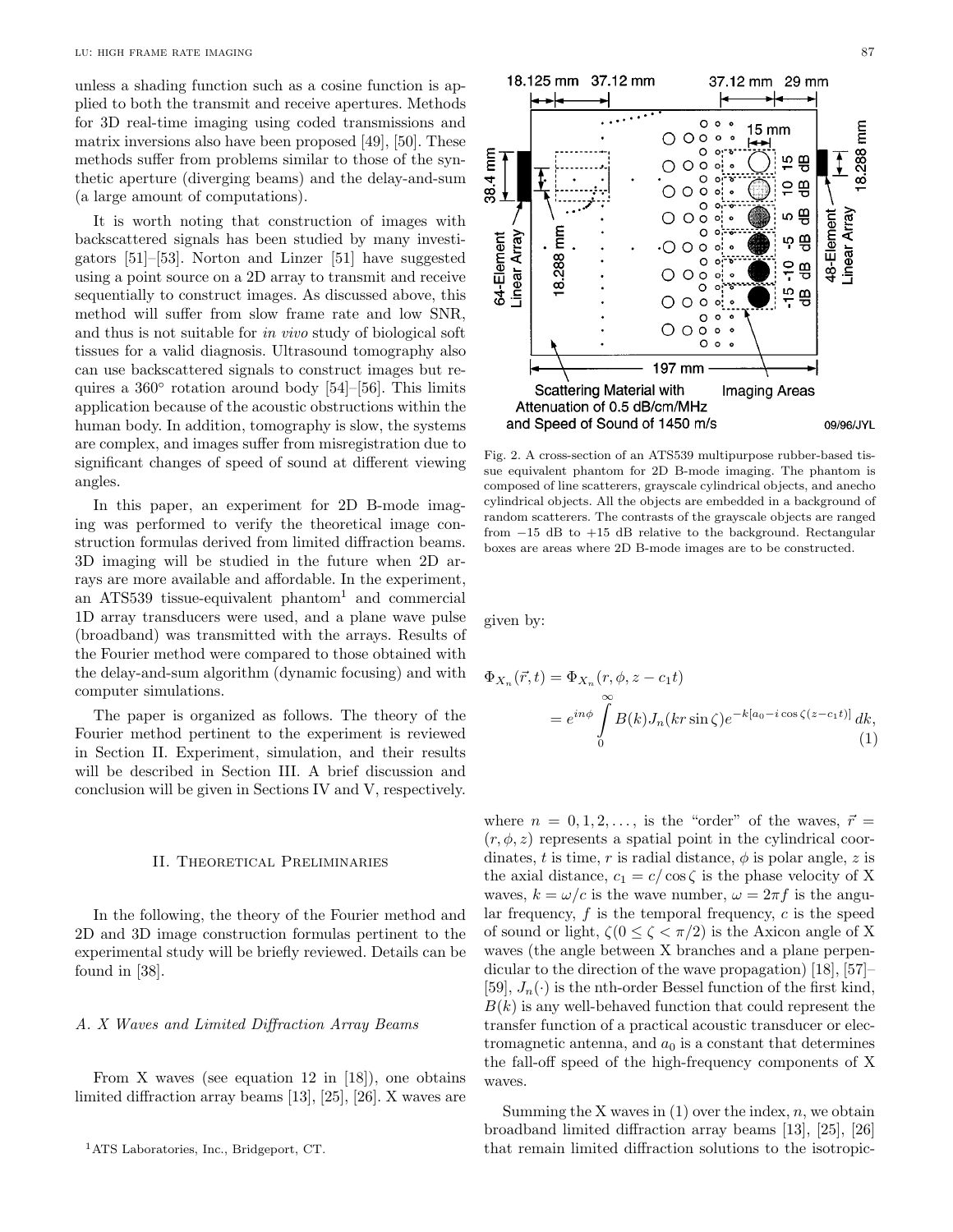

Fig. 3. A block diagram of the experiment.

homogeneous wave equation:

$$
\Phi_{\text{Array}}(\vec{r},t) = \sum_{n=-\infty}^{\infty} i^n e^{-in\theta} \Phi_{X_n}(r,\phi,z-c_1t)
$$

$$
= \int_{0}^{\infty} B(k) \left[ \sum_{n=-\infty}^{\infty} i^n J_n(kr \sin \zeta) e^{in(\phi-\theta)} \right] (2)
$$

$$
\times e^{-k[a_0 - i \cos \zeta(z-c_1t)]} dk,
$$

where  $0 \le \theta \le 2\pi$  is a free parameter and the subscript "Array" represents "array beams". Because of the following equality (see p. 620 in [60]),

$$
\sum_{n=-\infty}^{\infty} i^n J_n(kr \sin \zeta) e^{in(\phi-\theta)} = e^{i(kr \sin \zeta) \cos(\phi-\theta)},
$$
\n(3)

the array beams can be written as [38]:

$$
\Phi_{\text{Array}}(\vec{r},t) = \frac{1}{2\pi} \int_{0}^{\infty} T(k)e^{ik_x x + ik_y y + ik_z z} e^{-i\omega t} dk
$$

$$
= \frac{1}{2\pi} \int_{-\infty}^{\infty} T(k)H(k)e^{ik_x x + ik_y y + ik_z z} e^{-i\omega t} dk,
$$
(4)

where

$$
\frac{T(k)H(k)}{c}e^{ik_x x + ik_y y + ik_z z},\tag{5}
$$

is the Fourier transform (spectrum) of the array beams in terms of time,

$$
H\left(\frac{\omega}{c}\right) = \begin{cases} 1, & \omega \ge 0 \\ 0, & \omega < 0 \end{cases}
$$
 (6)

is the Heaviside step function [61],  $T(k)=2\pi B(k)e^{-ka_0}$ , and

$$
\begin{cases}\nk_x &= k \sin \zeta \cos \theta = k_1 \cos \theta \\
k_y &= k \sin \zeta \sin \theta = k_1 \sin \theta \\
k_z &= k \cos \zeta = \sqrt{k^2 - k_1^2} \ge 0\n\end{cases}
$$
\n(7)

and where

$$
k_1 = \sqrt{k_x^2 + k_y^2} = k \sin \zeta. \tag{8}
$$

#### B. Image Constructions

3D Image construction: Let's assume that a 3D object,  $f(\vec{r})$  (reflection coefficient), is composed of randomly positioned point scatterers embedded in a uniform background supporting a constant speed of sound and a broadband circular 2D array transducer is excited to produce a plane wave pulse (broadband) that is expressed as follows (obtained from equation 4 in [18]):

$$
P(z - ct) = \frac{1}{2\pi} \int_{-\infty}^{\infty} A(k)e^{ik(z - ct)} dk
$$
  
= 
$$
\frac{1}{2\pi} \int_{-\infty}^{\infty} A(k)e^{ikz}e^{-i\omega t} dk,
$$
 (9)

where

$$
\frac{A(k)e^{ikz}}{c} \tag{10}
$$

is the temporal spectrum of the wave. If the same array transducer is used as a receiver and is weighted to produce a limited diffraction array beam response with the parameters  $k_x$  and  $k_y$ , the received signal for the waves scattered from point scatterers within the volume,  $V$ , of the object is given by the following convolution [use  $(5)$  and  $(10)$ ]:

$$
R_{k_x, k_y, k'_z}(t) = \int\limits_V f(\vec{r}) [P(z - ct) * \Phi_{\text{Array}}(\vec{r}, t)] d\vec{r}
$$
  
=  $\frac{1}{2\pi} \int\limits_{-\infty}^{\infty} \frac{A(k)T(k)H(k)}{c} \left[ \int\limits_V f(\vec{r}) e^{ik_x x + ik_y y + ik'_z z} d\vec{r} \right]$   
 $\cdot e^{-iwt} dk = \frac{1}{2\pi} \int\limits_{-\infty}^{\infty} \frac{A(k)T(k)H(k)}{c} F(k_x, k_y, k'_z) e^{-i\omega t} dk,$ 

where "*∗*" represents the convolution with respect to time and where  $k'_z = k + k_z$ , and  $F(k_x, k_y, k'_z)$  is the Fourier transform of the object function. This uses the fact that the spectrum of the convolution of two functions is equal to the product of the spectra of the functions and the imaging system is linear (approximately true in medical ultrasonic imaging). Notice that  $k_x$  and  $k_y$  in (4) or (5) can be determined directly from the weighting parameters of limited diffraction array beams.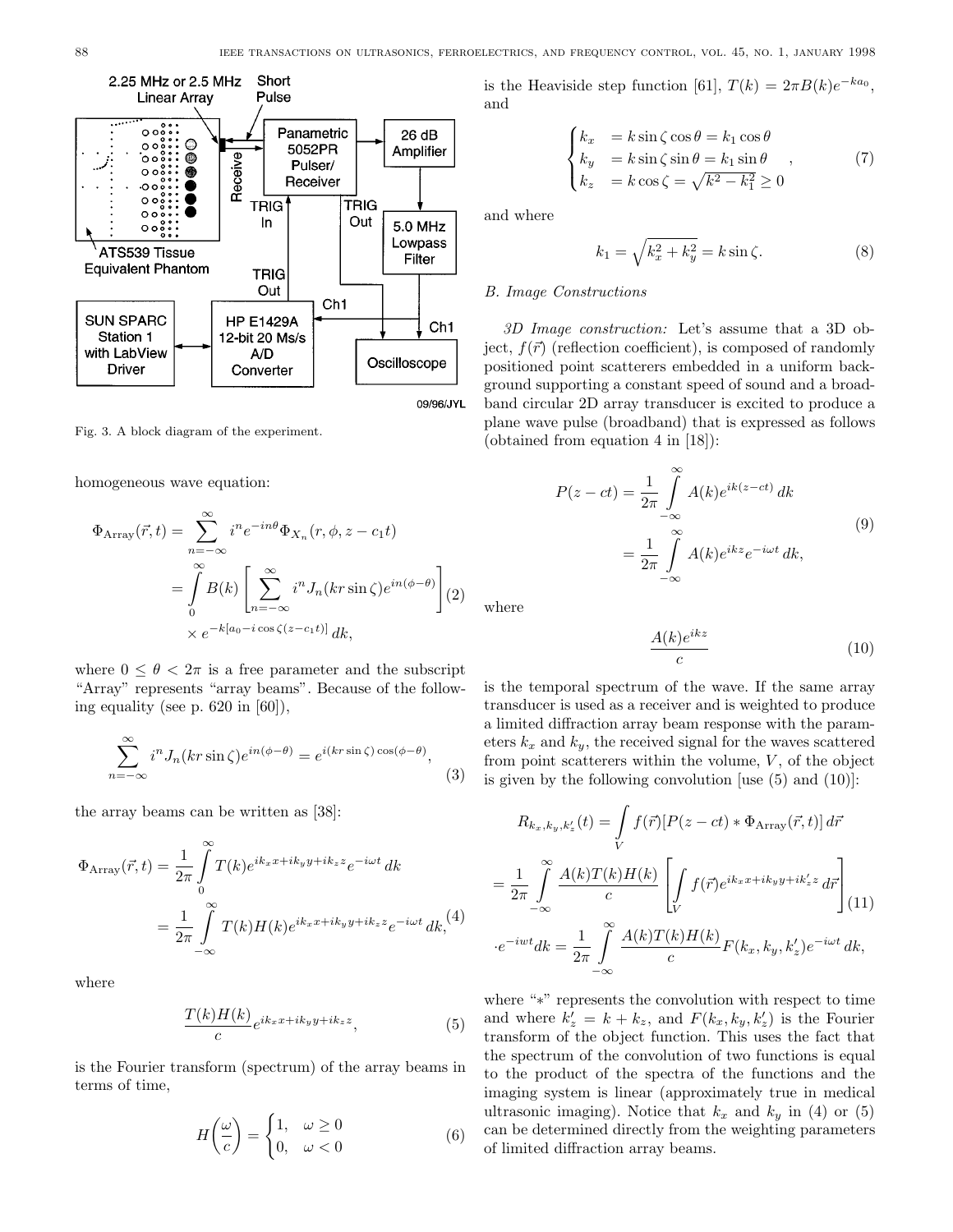From (11), a relationship between the temporal Fourier transform (spectrum) of the received signal,  $\tilde{R}_{k_x,k_y,k_z}(\omega)$ , and a band-limited version of the spatial Fourier transform of the object function,  $F_{BL}(k_x, k_y, k_z')$ , is obtained:

$$
F_{\rm BL}(k_x, k_y, k_z') = c^2 H(k) \tilde{R}_{k_x, k_y, k_z'}(\omega), \tag{12}
$$

where  $H(k)$  indicates that only positive values of k are used and thus it can be applied to either side of the equation (for the convenience of presentation, it is used with  $\tilde{R}_{k_z,k_y,k_z'}(\omega)$ ), and

$$
F_{\rm BL}(k_x, k_y, k_z') = A(k)T(k)F(k_x, k_y, k_z'),\qquad (13)
$$

where the subscript "BL" means "band-limited". If the combined transmit and receive transfer function  $A(k)T(k) \equiv 1$  (infinite bandwidth),  $F_{BL}(k_x, k_y, k_z') =$  $F(k_x, k_y, k_z')$  is an exact Fourier transform of the object function. In practical systems,  $A(k)T(k)$  is always bandlimited and thus it can be assumed, for example, to be proportional to the Blackman window function [18], [64]:

$$
W(k) = \begin{cases} 0.42 - 0.5 \cos \frac{\pi k}{k_0} + 0.08 \cos \frac{2\pi k}{k_0}, & 0 \le k \le 2k_0 \\ 0, & \text{otherwise} \end{cases}
$$

where  $k_0 = 2\pi f_0/c$  and  $f_0$  is the center frequency. The *−*6dB bandwidth of  $W(k)$  is about 81% of its center frequency which is typical for modern medical ultrasonic transducers. If the object function,  $f(\vec{r})$ , is real, which is the case in most applications, we have:

$$
F(-k_x, -k_y, -k_z') = F^*(k_x, k_y, k_z'),\tag{15}
$$

where the superscript "*∗*" means complex conjugate. In this case, the spatial Fourier transform of the object function in the lower Fourier space  $(k'_z < 0)$  is also known. With the inverse spatial Fourier transform [61], one can approximately construct 3D images directly from (12) [38]. In addition, using the 3D inverse spatial Fourier transform expression [61] and variable substitutions in (7), one obtains a close-form formula for 3D image construction (see [38] for details):

$$
f(\vec{r}) \approx \frac{c^2}{(2\pi)^3} \int_0^{\infty} k^2 dk \int_{-\pi}^{\pi} d\theta \int_0^{\pi/2} \sin \zeta (1 + \cos \zeta) d\zeta \tilde{R}'_{k,\zeta,\theta}(\omega)
$$

$$
+ e^{-ikr \sin \zeta \cos(\phi - \theta) - ik(1 + \cos \zeta)z}, \quad (16)
$$

where  $\tilde{R}^{\prime}_{k,\zeta,\theta}(\omega) = \tilde{R}_{k_x,k_y,k_z}(\omega)$  and the approximation in (16) is due to the fact that all physical systems are bandlimited and only part of the Fourier space is known from backscattered data because the aperture of a transducer is finite  $[Fig. 1(a)].$ 

2D B-Mode imaging: 2D imaging is a special case of 3D. In the following, 2D B-mode imaging formulas will be derived. Formulas for 2D C-mode (image plane is perpendicular to the transducer axis) imaging are given in [38]. 2D C-mode imaging requires a 2D array transducer and will not be discussed in this paper.

In 2D B-mode imaging, objects are assumed to be twodimensional, i.e., object function does not change in the elevation direction,  $y$ , or, the object function is given by  $f(\vec{r}) = f^{(2)}(x, z)$ , where the superscript "(2)" means "2D B-mode". In this case, it is not necessary to weight array transducers in the  $y$  direction, and thus a 1D, instead of 2D array transducer can be used.

From (4), broadband layered array beams can be derived by setting the free parameter,  $k_y$ , to zero [13], [25]– [26]:

$$
\Phi_{\text{Layer}}(x, z, t) = \frac{1}{2\pi} \int_{-\infty}^{\infty} T(k)H(k)e^{ik_x x + ik_z z} e^{-i\omega t} dk,
$$
\n(17)

where the subscript "Layer" represents "layered array beams",  $k'_z = k + k_z$ , and where

$$
\begin{cases} k_x = k \sin \zeta \\ k_z = \sqrt{k^2 - k_x^2} = k \cos \zeta \ge 0 \end{cases}
$$
 (18)

is a special case of (7) with  $\theta \equiv 0$ .

With a broadband plane wave (9) insonification, from (11), we obtain the received signal

$$
R_{k_z,k'_z}^{(2)}(t) = \frac{1}{2\pi} \int_{-\infty}^{\infty} \frac{A(k)T(k)H(k)}{c}
$$
  
 
$$
\times \left[ \int_{S} f^{(2)}(x,z)e^{ik_x x + ik'_z z} dx dz \right] e^{-i\omega t} dk
$$
  
\n
$$
= \frac{1}{2\pi} \int_{-\infty}^{\infty} \frac{A(k)T(k)H(k)}{c} F^{(2)}(k_x, k'_z) e^{-i\omega t} dk,
$$
 (19)

where  $F^{(2)}(k_x, k'_z)$  is a spatial Fourier transform of  $f^{(2)}(x, z)$  and "S" is an area in the x-z plane. [Because  $k'_z \geq k$  ( $k \geq 0$ ), the spatial Fourier transform of  $f^{(2)}(x, z)$ is known only in the area shown in Fig. 1(b).]

If  $f(\vec{r})$  is also a function of y, the  $f^{(2)}(x, z)$  in (19) represents an effective 2D object function that is given by:

$$
f^{(2)}(x,z) = \int_{-\infty}^{\infty} f(\vec{r}) \, dy. \tag{20}
$$

In most B-scan systems, beams are focused with a lens in the elevation direction  $(y \text{ direction})$ , the slice thickness is quite small at focus and the effective 2D object function (20) can be written as follows:

$$
f^{(2)}(x, z) \approx f(x, y_0, z) d_y,
$$
 (21)

where  $y_0$  is the center plane of the slice defined by the elevation focus and  $d_y$  is the slice thickness (notice that the focusing in the  $y$  direction will not affect the layered array beams in the x direction [13], [14]).

From (19), it follows:

$$
F_{\rm BL}^{(2)}(k_x, k_z') = A(k)T(k)F^{(2)}(k_x, k_z') = c^2 H(k)\tilde{R}_{k_x, k_z'}^{(2)}(\omega),
$$
\n(22)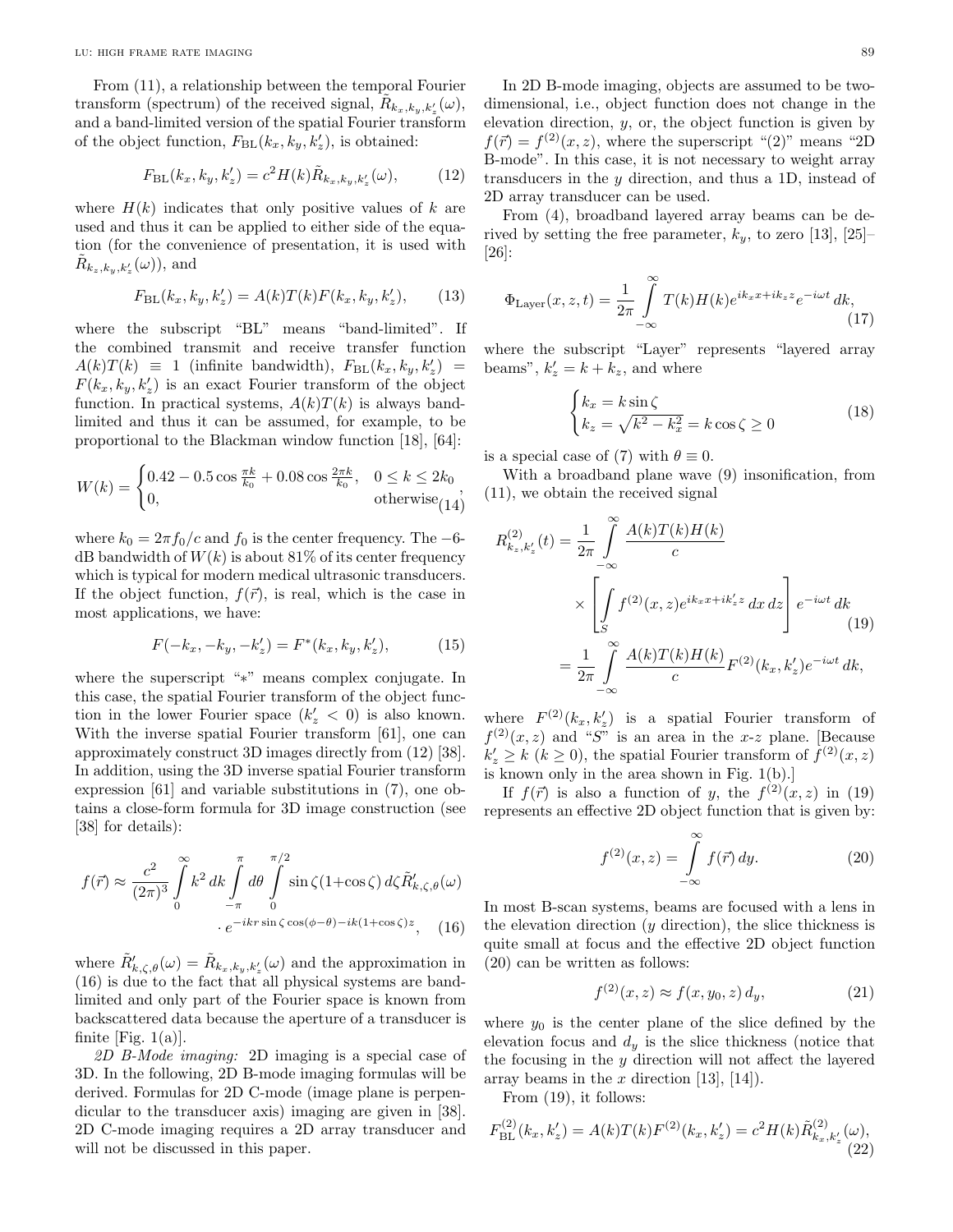

Fig. 4. 2D B-mode images of an ATS539 tissue-equivalent phantom constructed with experimental data and with the Fourier method developed from limited diffraction beams. In the experiment, a single plane wave pulse (broadband) is used in transmission to achieve a very high frame rate. Panels in the top row correspond to constructed images of the cylindrical grayscale objects. Panels in the bottom row are images of line objects. The dimensions and the locations of the images in the phantom are shown in both this figure and Fig. 2. Dark areas near the top and bottom of each image are resulted from Blackman windows added to A-lines near these regions to reduce potential aliasing in image constructions.

where  $\tilde{R}_{k_x,k'_z}^{(2)}(\omega)$  is the temporal Fourier transform of  $R_{k_x,k'_z}^{(2)}(t)$ . From (22), 2D B-mode images can be constructed approximately with an inverse  $\overrightarrow{2D}$  spatial Fourier transform.

A close-form formula similar to (16) for the construction of 2D B-mode images can also be obtained [38]:

$$
f^{(2)}(x,z) \approx \frac{c^2}{(2\pi)^2} \int_0^\infty k \, dk \int_0^{\pi/2} (1 + \cos \zeta) \, d\zeta
$$

$$
\times \tilde{R}_{k,\zeta}^{(2)\prime}(\omega) e^{-ikx \sin \zeta - ik(1 + \cos \zeta)z}, \quad (23)
$$

where  $\tilde{R}_{k,\zeta}^{(2)'}(\omega) = \tilde{R}_{k_x,k'_z}^{(2)}(\omega)$  and the approximation " $\approx$ " is due to the finite bandwidth and finite transducer aperture of the system [Fig. 1(b)].

#### III. Experiment, Simulation, and Their Results

The Fourier method can be used for 3D imaging (see  $(11)$ ,  $(12)$ , and  $(16)$ ). However, 3D imaging requires a 2D array that will complicate the experiment. In the following, an experiment for 2D B-mode imaging with 1D arrays is performed to verify the Fourier method. Results of computer simulation for 3D imaging are given in [38].

In the experiment, an ATS539 multipurpose rubberbased (speed of sound is 1450 m/s at 23*◦*C) tissueequivalent phantom was used. The dimension of a crosssection of the phantom is shown in Fig. 2 where boxes of dotted lines are areas for image constructions. The phantom is composed of line targets and cylindrical objects consisting of point scatterers and has a frequencydependent attenuation of 0.5 dB/cm/MHz. This attenuation was compensated with TGC (time-gain control) in image constructions.

A block diagram of the experiment is shown in Fig. 3. A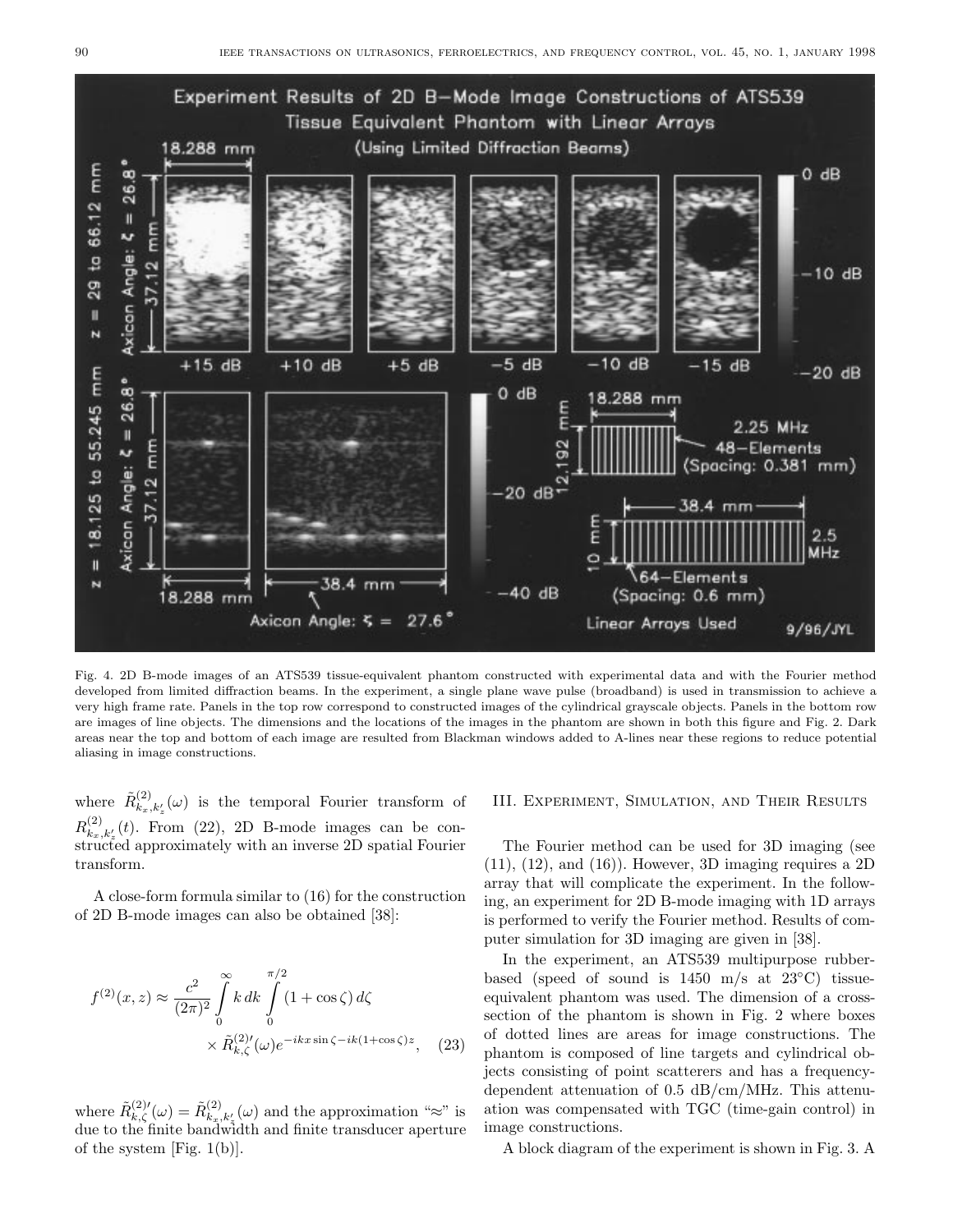



Fig. 5. 2D B-mode images of the ATS539 tissue-equivalent phantom constructed with the same experimental data (plane wave transmission) as those used in Fig. 4 but with the delay-and-sum algorithm (dynamic focusing at each pixel of RF images). The experimental conditions and the format of the figure are the same as that of Fig. 4.

pulser/receiver (Panametrics 5052PR; Panametrics, Inc., Waltham, MA) was used to excite commercial linear array transducers with short (broadband) electric pulses. Echoes from the phantom were received with the same arrays, amplified, low-pass filtered, and digitized (HP E1429A; Hewlett Packard Company, Santa Clara, CA). The system was controlled by a computer (SUN SPARC Station 1; Sun Microsystems Computer Corporation, Mountain View, CA) via a LabView (National Instruments, Austin, TX) driver. To start data acquisition, the computer sent out a signal to activate the counter in the digitizer that in turn produced a synchronized pulse to trigger the pulser to excite transducers to transmit acoustic waves. After a preset delay time (set with the LabView), the digitizer acquired data from the echo signals. The LabView also can be set to average the digitized signals to improve the SNR by repeating the triggering process. The acquired data were then written to a hard disk of the computer.

Two linear array transducers that have no elevation focusing were used for the experiment (the diagrams of the arrays were shown at the lower right of Fig. 4). One has 48 elements, a center frequency of 2.25 MHz, and a di-

mension of 18.288 mm *×* 12.192 mm with an inter-element distance of 0.381 mm. The other is a 2.5 MHz array of 64 elements and a dimension of 38.4 mm *×* 10 mm with an inter-element space of 0.6 mm. Both arrays have a poor quality. The 48–element array was a product to be thrown away by a commercial company and was a bare bone unit without plastic housing and wire connections. The other was made in the early 1970s, and its pulse-echo sensitivity is about 40 dB lower than the first one. In addition, the 5th and 11th elements of this array were broken. To transmit a plane wave pulse approximately, all array elements were connected together electronically except the one for the receive. This simplified the experiment greatly because no T/R switches were needed. However, this also introduced errors because, for each receive element, the phantom was illuminated with a different transmit wave. Received signals were digitized at a 20 MHz sampling rate and at a 12–bit resolution and were recorded for each element sequentially. For simplicity, all the array elements were untuned. This reduced the fractional bandwidths of the arrays to about 40%. From the experiment data, 2D B-mode images were constructed with the Fourier method (Fig. 4).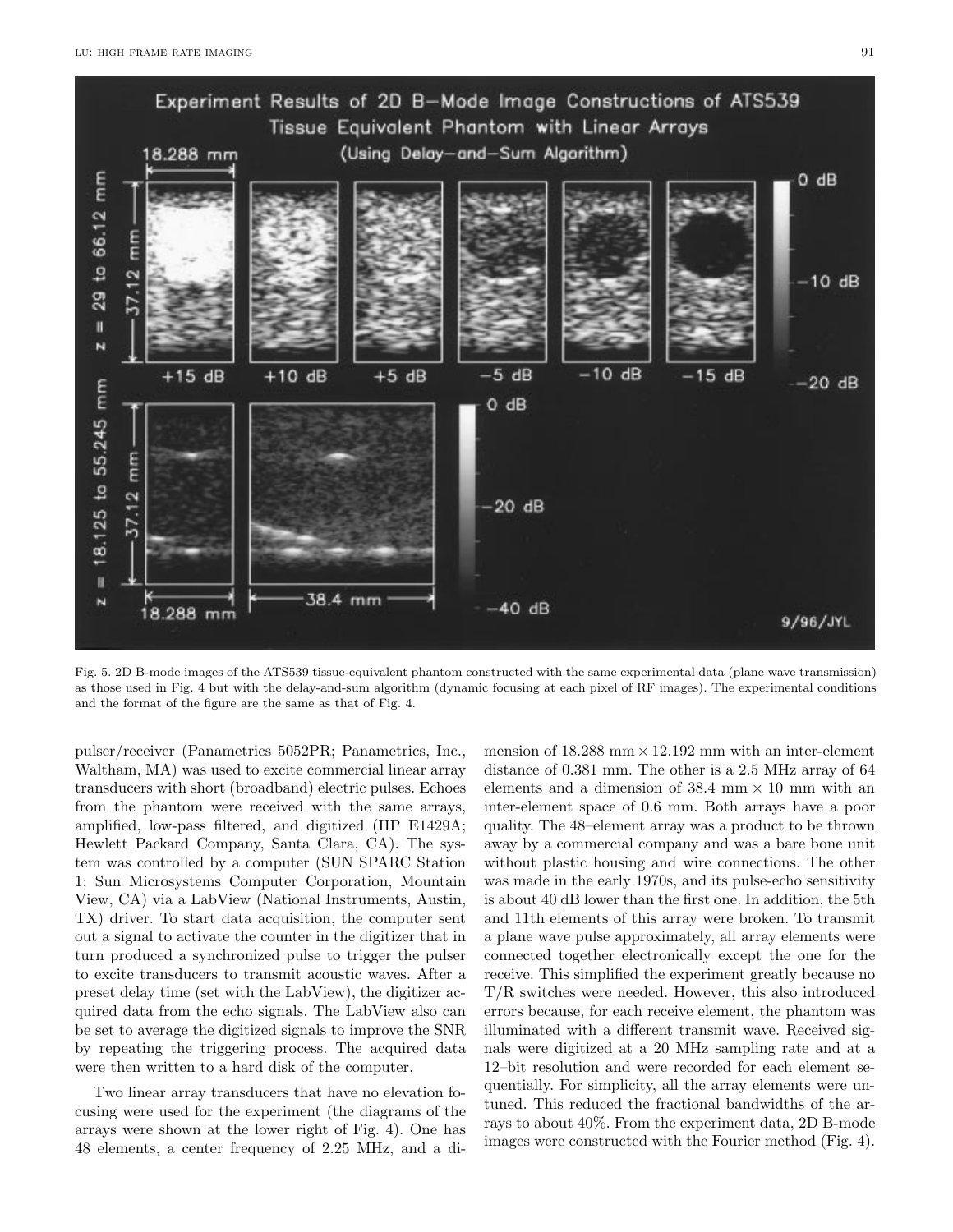

Fig. 6. 2D B-mode images of an ATS539 tissue-equivalent phantom constructed with computer simulation and with the Fourier method. A plane wave pulse is assumed in transmission. The format of the figure is the same as that of Fig. 4.

In Fig. 4, images of a width of 18.288 mm were constructed with the 48–element array and signal from each element was averaged 10 times before the construction. The 64– element array was used to construct images of a width of 38.4 mm and signals were averaged 20 times (Fig. 4). The Axicon angles,  $\zeta$ , used for the construction are shown in Fig. 4.

For comparison, the same data obtained from the experiment were used to construct images with the delay-andsum (dynamic focusing) algorithm [39]. Results are shown in Fig. 5. Comparing Fig. 5 with Fig. 4, we see little difference between them except that there are slight artifacts and higher sidelobes in Fig. 5. This means that the two methods are essentially identical. However, as mentioned in the Introduction, the delay-and-sum algorithm requires more computation leading to a complex system.

To see how well the images can be constructed with perfect arrays under ideal conditions required by the theory [(12) or (22)], computer simulations were performed. In the simulation, two linear array transducers that were identical to those for the experiment were used. However, two-way (pulse-echo) spectra of the arrays were assumed to be larger and proportional to the Blackman window

function (14) with a fractional bandwidth of about 81% (typical for a modern array). The object used for the simulation was based on the ATS539 phantom but with no attenuation. The object was consisted of wires, cysts, and cylinders of various scattering densities relative to the scattering background (Fig. 2), and their cross-sections were imaged. To construct images, all the array elements were connected together to transmit a pulse (broadband) plane wave (9). Echoes from objects were received with the same array elements but weighted to produce limited diffraction responses (17). The spatial frequencies,  $k_x$ , of the weighting functions were chosen at equal-distance intervals for use with the IFFT [see (19) and (22)]. The received signals (A-lines) were digitized and Fourier transformed with FFTs to give Fourier transform of the object function evaluated at the equal-distance interval of  $k$ . Given  $k_x$  and  $k$ ,  $k'_{z}$  were calculated with [see  $(18)$ ]:

$$
k'_z = k + k_z = k + \sqrt{k^2 - k_x^2},\tag{24}
$$

where  $k = 2\pi f/c$ . With the nearest-neighbor interpolation [56], the temporal spectra of the received signals (22) can be obtained at the equal-distance intervals of  $k'_{z}$ . From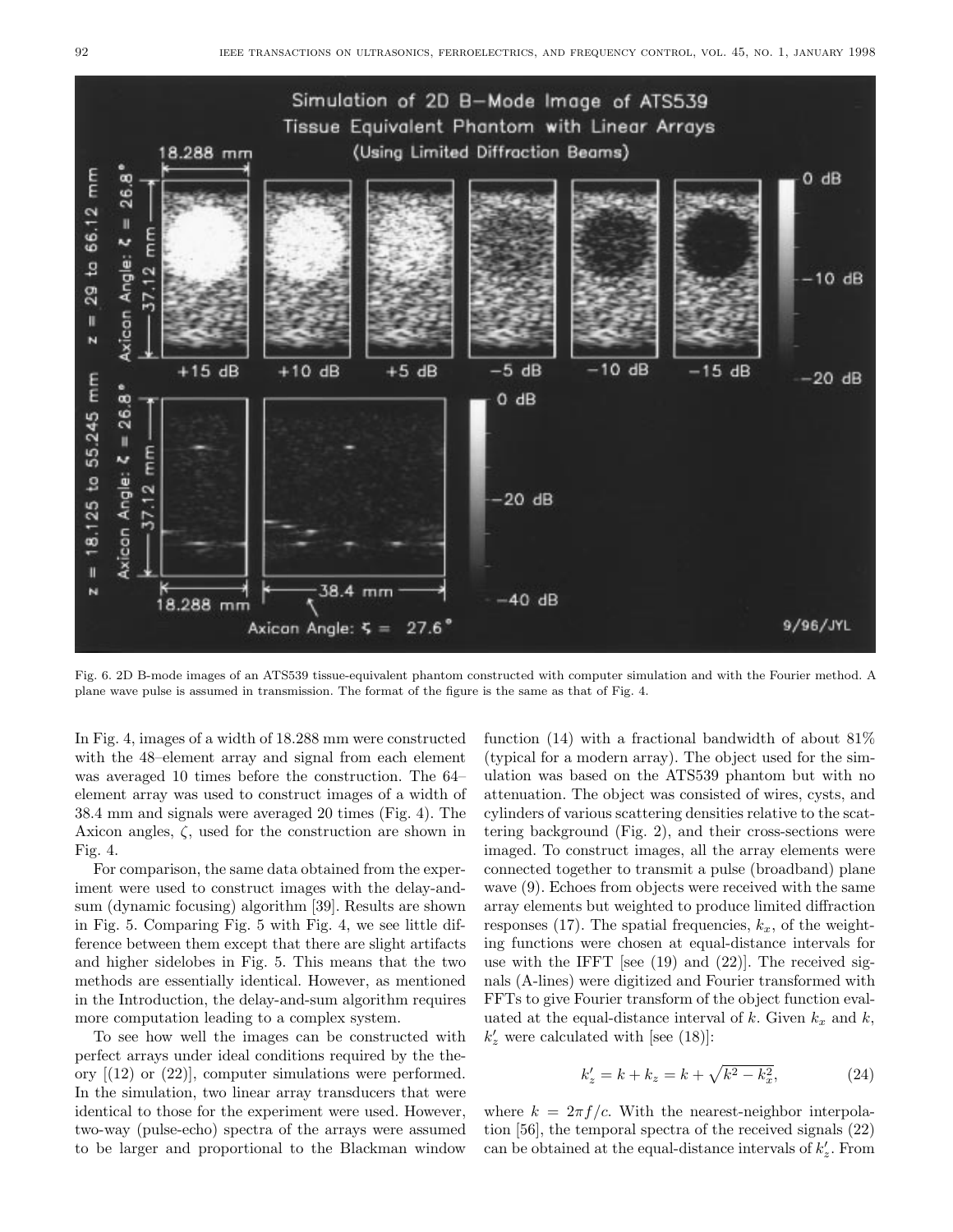

Fig. 7. 2D B-mode images of the ATS539 tissue-equivalent phantom constructed with the same computer simulation data as those used in Fig. 6, but with a delay-and-sum algorithm (dynamic focusing at each pixel of RF images). The simulation conditions and the format of the figure are the same as those of Fig. 6.

the 2D spectra evaluated at rectangular grids, object functions can be constructed directly with a 2D IFFT [(19) and (22)].

Images constructed with the simulation using the Fourier and the conventional dynamic focusing (delay-andsum) methods are shown in Figs. 6 and 7, respectively. Comparing these images with those in Figs. 4 and 5, we see that they are close except that the resolution in Figs. 4 and 5 is lower. This means that the experiment agrees with the simulation very well, and good images can be constructed with the Fourier method although the experiment are performed under imperfect conditions (insensitive to minor errors). The lower resolution in Figs. 4 and 5 is caused by the smaller bandwidths of the practical transducers.

## IV. Discussion

From results of the experiment (Figs. 4 and 5) and computer simulation (Figs. 6 and 7) in the last section, it is clear that the quality (resolution and sidelobe) of images constructed with the Fourier method is almost identical

to that obtained with the conventional dynamic focusing (delay-and-sum) method with the same transmission beam. In the following, features of the Fourier method will be discussed.

# A. Production of Limited Diffraction Beams

Limited diffraction weighting: The main difference of the current Fourier method from previous ones [47], [48], [51] is that in the current method, limited diffraction beams are used to construct images. To produce limited diffraction beams, the aperture of a transducer is weighted with simple stepwise sine  $(\sin(k_x x + k_y y))$  and cosine  $(\cos(k_x x + k_y y))$  functions [(4) and (17)]. This is similar to the production of a Bessel beam where a stepwise Bessel function is used to weight a transducer aperture [8], [9]. The advantages of using limited diffraction beams are that imaging systems are simplified (no delay of either transmit or receive signal is necessary) and the transmission energy can be larger (the entire array aperture is used in both transmit and receive beamforming). In addition, similar to the frequency and phase encoding in MRI (magnetic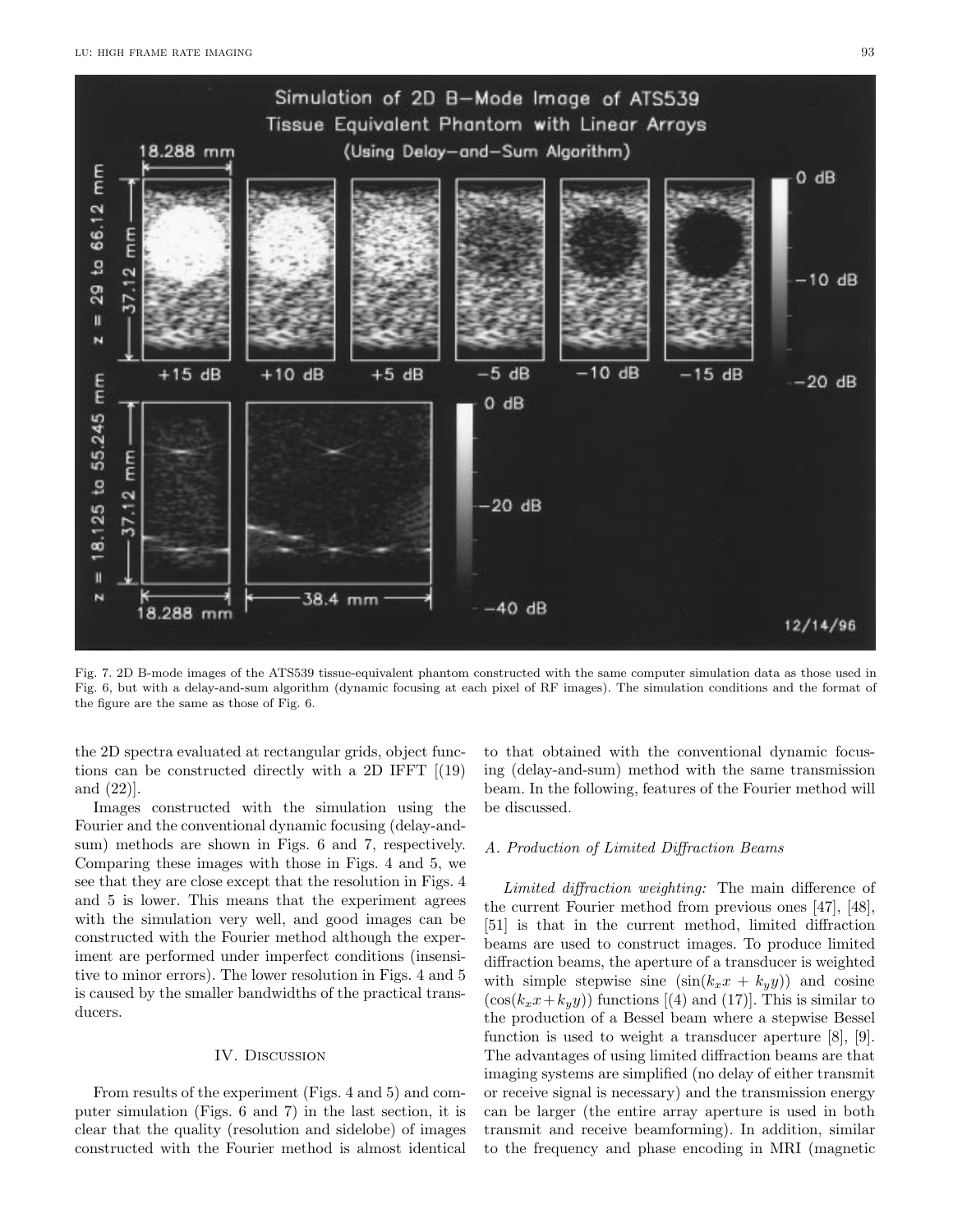

Fig. 8. Electronic steering of a beam at five discrete angles to increase the field of view for the Fourier method.

resonant imaging) [62], [63], the free parameters of limited diffraction beams,  $k_x$  and  $k_y$  [(4) and (17)], can be easily chosen to produce the spatial Fourier transform of an object function at rectangular grids making it easier for the subsequent spatial IFFT.

Number of elements: The maximum values of  $k_x$  and  $k_y$  determine the highest lateral resolution of constructed images in the  $x$  and  $y$  directions, respectively. Because lateral resolution of an imaging system is usually much lower than axial, i.e.,  $k_x \ll k$  and  $k_y \ll k$ , the inter-element space of an array transducer can be larger than  $\lambda/2$  without aliasing, where  $\lambda$  is the central wavelength. In this case, subdicing techniques used in conventional linear arrays can be applied to reduce grating lobes without increasing the number of individually addressable elements [38]. Therefore, the Fourier method is scaleable, i.e., both fully and under sampled arrays can be used to construct images of a high and low lateral resolution, respectively. Apparently, with an undersampled array, imaging systems can be simplified because the number of array elements, and thus the number of channels, are smaller.

# B. High Frame Rate Imaging

High frame rate: Because only one transmission is necessary to construct both 2D and 3D images [(11) and (19)], the highest possible frame rate with the Fourier method is about 3750 frames/s for a depth of 200 mm in biological soft tissues. To achieve this frame rate in a practical system, A-lines must be processed in parallel. A-lines in the

Fourier method are produced with simple stepwise sine and cosine weightings with desired spatial frequencies,  $k_x$ and  $k_y$  [(4) and (17)] (notice that the A-lines here have a broader meaning and may not necessarily be produced with a thin, focused beam). Each of the A-lines is Fourier transformed to obtain a temporal spectrum  $[(12)$  or  $(22)]$ . From the spectra of all A-lines, 2D and 3D images are constructed with inverse 2D (22) and 3D (12) spatial Fourier transforms, respectively, after the nearest-neighbor interpolation in the  $k'_z$  axis (24) [56]. The Fourier transform for each A-line can be implemented with FFT that can be performed with one or more fast DSP (digital signal processing) chips or an ASIC (application specific integrated circuit). The processing time must be within 267  $\mu$ s to achieve the frame rate of 3750 frames/s. Multiple FFT units also can be combined to perform a high-speed 2D or 3D IFFT to construct images within this time slot. Apparently, the more FFT units are in the system, the faster the processing speed will be. The amount of computation for the FFT and IFFT is well known [64], which is much smaller than that required by the dynamic focusing (delay-and-sum) technique, especially, for 3D imaging. This simplifies imaging systems greatly as compared to conventional imaging method attempting to achieve the same frame rate.

Potential for blood flow imaging: Because the Fourier method can achieve an ultrahigh frame rate, it can be used for blood flow vector imaging with speckle tracking techniques [40] without the problem of frame decorrelation. Even with conventional color doppler flow imaging techniques [41], high frame rates will increase the accuracy for flow velocity and volume measurements because more samples are available without noticeably reducing frame rate.

Signal to noise ratio: In the high frame rate Fourier imaging, a broadband plane wave (9) is used to illuminate objects. The plane wave will not diverge over a depth of 200 mm with a conventional medical transducer [18]. This means that the SNR of the imaging systems is high as compared to that of previous methods using diverged beams [47], [50], [51]. Moreover, because the energy density of a plane wave is uniform in transverse directions, a higher total power can be transmitted to further increase the SNR without exceeding the peak power limited by FDA (Food and Drug Administration) regulations. This is also the case when transmit with other types of limited diffraction beams such as the array beams [13], [25], [26].

Field of view and electronic steering of beams: The plane wave transmission may limit the field of view of constructed images because objects that fall outside the projection of the array aperture are not imaged. In cardiac imaging, because the foot print of a transducer is usually small  $( $40 \text{ mm} \times 15 \text{ mm}$ ), this may cause incon$ venience. To increase the field of view, limited diffraction beams can be steered electronically [24]. In this case, image frame rate will be reduced a few folds depending on the size of a viewing area relative to the size of a transducer. For the example shown in Fig. 8, the frame rate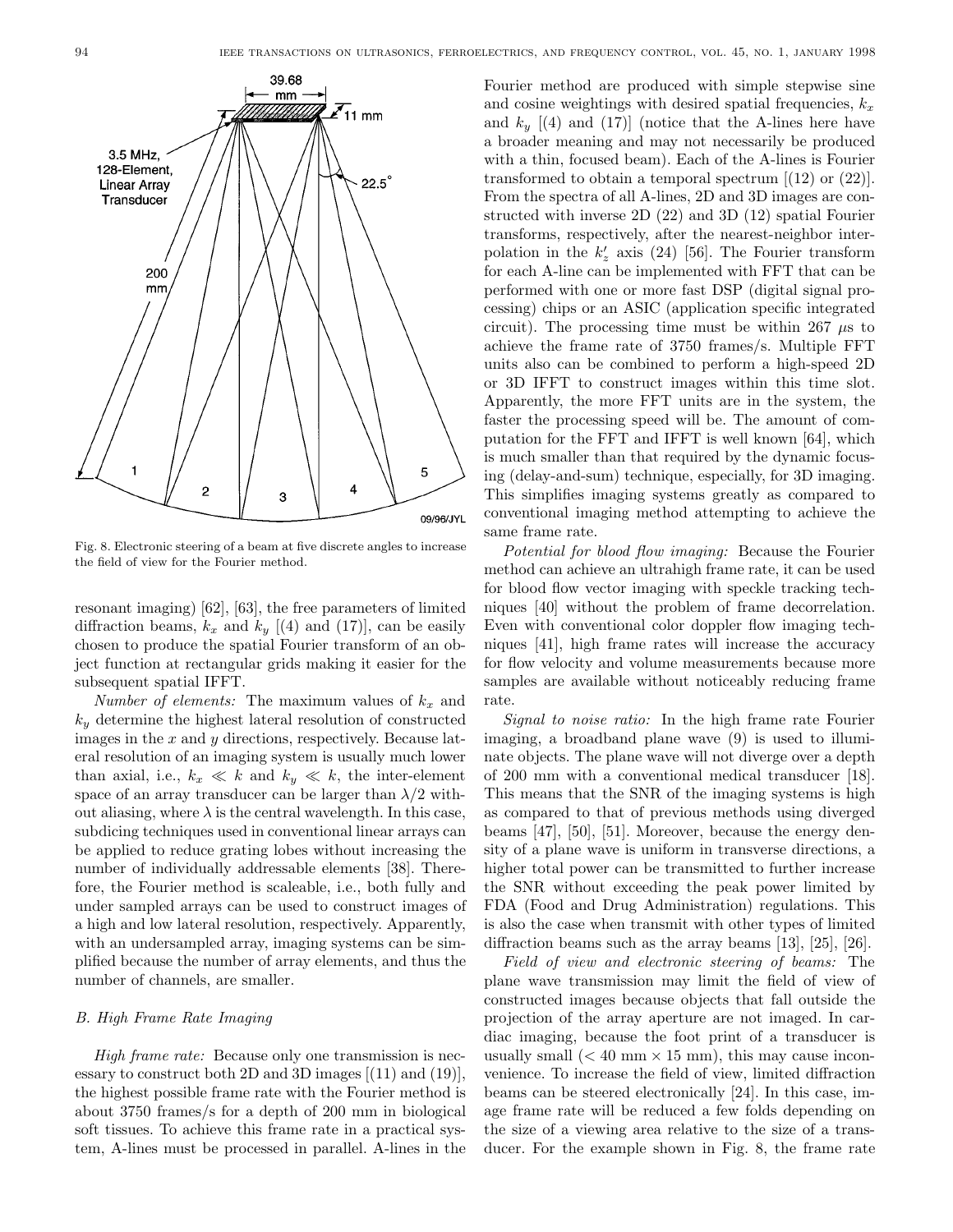is reduced by 5 folds, i.e., the highest frame rate will be about 750 frames/s. The areas where multiple constructed images overlap can be used for incoherent processing to enhance image contrast (Fig. 8). However, to steer beams electronically, the number of elements in the scan direction must be increased so that the inter-element distance is  $\leq \lambda/2$  to avoid grating lobes. This increases system complexity.

# C. Transmit-Receive (Two-Way) Beam Forming Without Reducing Frame Rate

Recently, a computer simulation was performed to construct images with two-way beam forming where limited diffraction beams of different parameters are used in both transmission and reception [69]. Field of view, resolution, and sidelobes were studied in detail. The following is a summary of the results.

Large field of view: As mentioned above, plane wave transmission may limit the field of view of an image to the size of the transducer aperture. To increase the field of view without using beam steering, limited diffraction beams of different parameters can be used in both transmission and reception. Because multiple transmissions are necessary to construct a frame of image, the frame rate of this method is low, especially for 3D imaging. Low frame rates will make flow vector imaging difficult. However, a low frame rate allows more time to process signals and thus fewer parallel processing units are needed and imaging systems can be further simplified.

Large Fourier-domain coverage: With limited diffraction beams in both transmission and reception, the Fourier-domain coverage increases (see equation 42 and Fig. 13 in [38]). This increases lateral resolution of constructed images.

Cosine shading: High-resolution and low-sidelobe images can be constructed when limited diffraction beams are used in both transmission and reception, and a cosine shading is applied to both transmit and receive apertures. To achieve the same high resolution and low sidelobe with conventional dynamic focusing methods, in addition to the cosine aperture shading, multiple frames of images should be combined with a montage. The montage process further lowers image frame rates. In addition, dynamic focusing requires more computation leading to complex systems.

#### D. Image Contrast

From the above discussion, it is clear that, to achieve a high frame rate, a broad illumination beam has to be used to allow parallel receive beamforming. This reduces image contrast (see Figs. 4, 5, 6, and 7). Fortunately, high frame rate imaging is usually used for fast moving objects such as the heart leaflet that enhances the visual contrast because of the motion. For slow moving objects such as liver and kidney, two-way Fourier method can be used to obtain high resolution and high contrast images at a lower frame rate.

# E. Phase Aberration and Nonuniform Frequency-Dependent Attenuation

For any beamforming techniques to work properly, the media in which beams propagate must be free from phase aberration and nonuniform frequency-dependent attenuation. However, this is not true in biological soft tissues. These imperfect conditions will cause beam distortion leading to a poor image quality. The influence of the phase aberration on the Fourier method has been studied recently. Results show that the phase aberration has similar effects on both the Fourier and conventional dynamic focusing methods [42]. Methods for reducing phase aberration in conventional B-scan imaging have been developed by many research groups [65]–[68]. These methods are also applicable to the Fourier method.

Frequency-dependent attenuation can be compensated with a TGC (time-gain control) as is shown in the experiment. However, nonuniform attenuation along depth direction may be difficult to compensate.

## V. CONCLUSION

A new image construction method (Fourier method) has been developed with limited diffraction beams. This method has several important features: high frame rate, high SNR, can be implemented with simple and inexpensive hardware, and high quality (high resolution and low sidelobe) that are comparable to conventional dynamic focusing systems when using the same transmission beams. Theory, computer simulation, and experiment of the method have been performed, and they agree very well with each other. This method may result in a new generation of ultrasound imager that has a higher medical diagnostic potential but a lower cost.

#### **ACKNOWLEDGMENTS**

The author thanks Dr. James F. Greenleaf in the Department of Physiology and Biophysics, Mayo Clinic, for useful discussions. The author also appreciates Mr. Randall R. Kinnick for making connectors of the 1D linear arrays and Mr. Thomas M. Kinter for making a LabView program for data acquisition in the experiment.

#### **REFERENCES**

- [1] J. A. Stratton, Electromagnetic Theory. New York: McGraw-Hill, 1941, p. 356.
- [2] J. Durnin, "Exact solutions for nondiffracting beams. I. The scalar theory," J. Opt. Soc. Amer. A, vol. 4, no. 4, pp. 651– 654, 1987.
- [3] J. Durnin, J. J. Miceli, Jr., and J. H. Eberly, "Diffraction-free beams," Phys. Rev. Lett., vol. 58, pp. 1499–1501, Apr. 13, 1987.
- [4] A. Vasara, J. Turunen, and A. T. Friberg, "Realization of general nondiffracting beams with computer-generated holograms," J. Opt. Soc. Amer. A, vol. 6, pp. 1748–1754, Nov. 1989.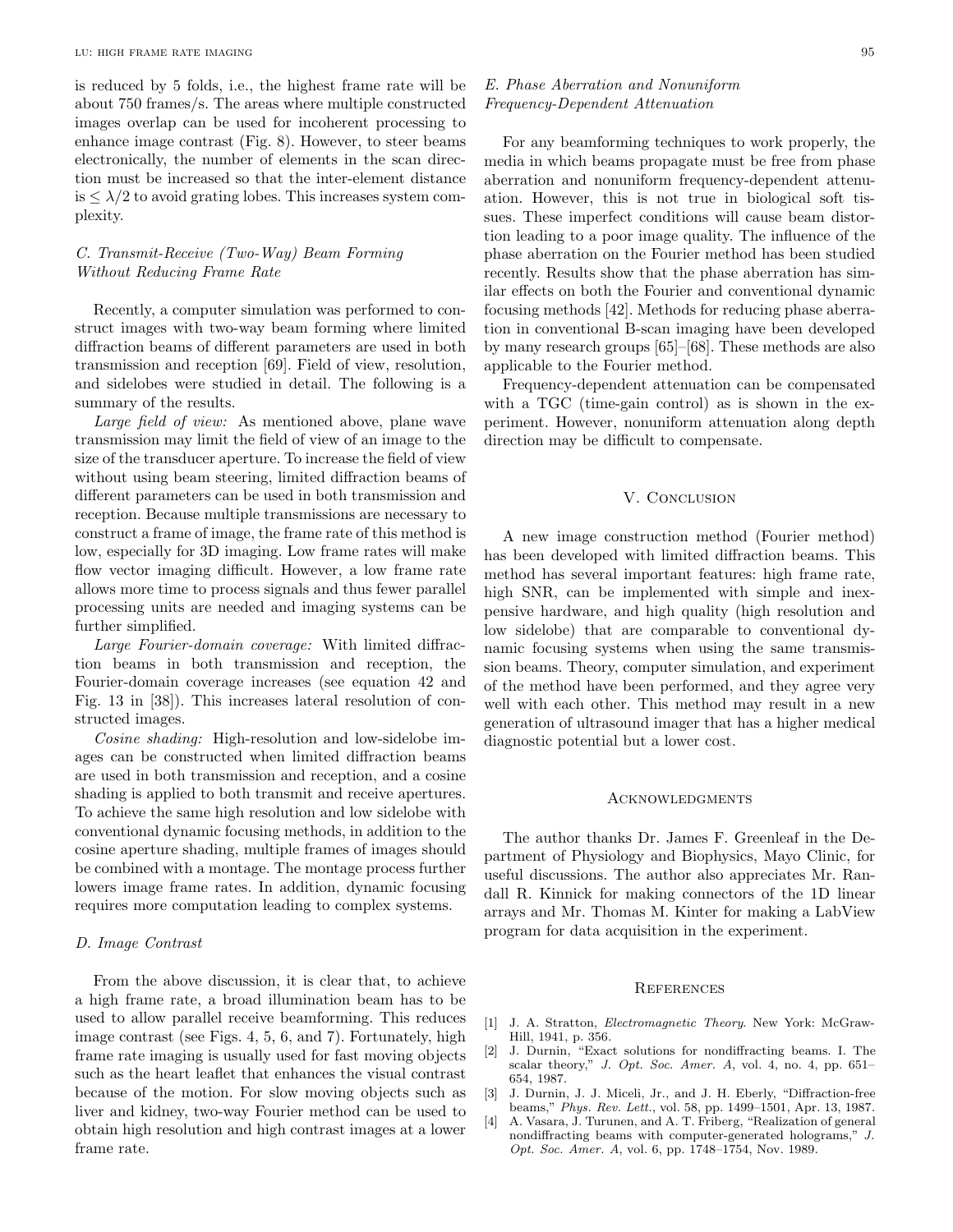- [5] J. Ojeda-Castaneda and A. Noyola-lglesias, "Nondiffracting wavefields in grin and free-space," Microwave Opt. Technol. Lett. vol. 3, pp. 430–433, Dec. 1990.
- [6] D. K. Hsu, F. J. Margetan, and D. O. Thompson, "Bessel beam ultrasonic transducer: fabrication method and experimental results," Appl. Phys. Lett., vol. 55, pp. 2066–2068, Nov. 13, 1989.
- [7] J. A. Campbell and S. Soloway, "Generation of a nondiffracting beam with frequency independent beam width," J. Acoust. Soc. Amer., vol. 88, pp. 2467–2477, Nov. 1990.
- [8] J.-y. Lu and J. F. Greenleaf, "Ultrasonic nondiffracting transducer for medical imaging," IEEE Trans. Ultrason., Ferroelect., Freq. Contr., vol. 37, pp. 438–447, Sept. 1990.
- [9] ——, "Pulse-echo imaging using a nondiffracting beam transducer," Ultrason. Med. Biol., vol. 17, pp. 265–281, May 1991.
- [10] ——, "Diffraction-limited beams and their applications for ultrasonic imaging and tissue characterization," in New Developments in Ultrasonic Transducers and Transducer Systems, F. L. Lizzi, Ed., Proc. SPIE, vol. 1733, pp. 92–119, 1992.
- [11] ——, "Formation and propagation of limited diffraction beams," in Acoust. Imaging, vol. 20, pp. 331–343, 1993.
- [12] ——, "Evaluation of a nondiffracting transducer for tissue characterization," Proc. IEEE Ultrason. Symp., vol. 2, 1990, pp. 795–798.
- [13] J.-y. Lu, "Limited diffraction array beams," Int. J. Imaging Syst. Technol., vol. 8, pp. 126–136, Jan. 1997.
- [14] J.-y. Lu, "Improving accuracy of transverse velocity measurement with a new limited diffraction beam," Proc. IEEE Ultrason. Symp., vol. 2, 1996, pp. 1255–1260.
- [15] J.-y. Lu, X.-L. Xu, H. Zou, and J. F. Greenleaf, "Application of Bessel beam for doppler velocity estimation," IEEE Trans. Ultrason., Ferroelect., Freq. Contr., vol. 42, pp. 649–662, July 1995.
- [16] J.-y. Lu, "High-speed transmissions of images with limited diffraction beams," in Accoustical Imaging, vol. 23 (in press).
- [17] J.-y. Lu and J. F. Greenleaf, "Producing deep depth of field and depth-independent resolution in NDE with limited diffraction beams," Ultrason. Imaging, vol. 15, pp. 134–149, Apr. 1993.
- [18] ——, "Nondiffracting X waves—exact solutions to free-space scalar wave equation and their finite aperture realizations," IEEE Trans. Ultrason., Ferroelect., Freq. Contr., vol. 39, pp. 19–31, Jan. 1992.
- [19] ——, "Experimental verification of nondiffracting X waves," IEEE Trans. Ultrason., Ferroelect., Freq. Contr., vol. 39, pp. 441–446, May 1992.
- [20] J.-y. Lu, T. K. Song, R. R. Kinnick, and J. F. Greenleaf, "In vitro and  $\it{in}$   $\it{vivo}$  real-time imaging with ultrasonic limited diffraction beams," IEEE Trans. Med. Imag., vol. 12, pp. 819–829, Dec. 1993.
- [21] J.-y. Lu, H. Zou, and J. F. Greenleaf, "Biomedical ultrasound beamforming," Ultrason. Med. Biol., vol. 20, pp. 403–428, July 1994.
- [22] J.-y. Lu, M. Fatemi, and J. F. Greenleaf, "Pulse-echo imaging with X wave," Acoust. Imaging, vol. 22, pp. 191–196, 1996.
- [23] T. K. Song, J.-y. Lu, and J. F. Greenleaf, "Modified X waves with improved field properties," Ultrason. Imaging, vol. 15, pp. 36–47, Jan. 1993.
- [24] J.-y. Lu and J. F. Greenleaf, "A study of two-dimensional array transducers for limited diffraction beams," IEEE Trans. Ultrason., Ferroelect., Freq. Contr., vol. 41, pp. 724–739, Sept. 1994.
- [25] J.-y. Lu, "Construction of limited diffraction beams with Bessel bases," Proc. IEEE Ultrason. Symp., vol. 2, 1995, pp. 1393–1397.
- [26] ——, "Designing limited diffraction beams," IEEE Trans. Ultrason., Ferroelect., Freq. Contr., vol. 44, pp. 181–193, Jan. 1997.
- [27] J.-y. Lu, H. Zou, and J. F. Greenleaf, "A new approach to obtain limited diffraction beams," IEEE Trans. Ultrason., Ferroelect., Freq. Contr., vol. 42, pp. 850–853, Sept. 1995.
- [28] J.-y. Lu and J. F. Greenleaf, "Sidelobe reduction for limited diffraction pulse-echo systems," IEEE Trans. Ultrason., Ferroelect., Freq. Contr., vol. 40, pp. 735–746, Nov. 1993.
- [29] ——, "Sidelobe reduction of nondiffracting pulse-echo images by deconvolution," Ultrason. Imaging, vol. 14, p. 203, Apr. 1992 (Abstr.).
- [30] J.-y. Lu, "Bowtie limited diffraction beams for low-sidelobe and large depth of field imaging," IEEE Trans. Ultrason., Ferroelect., Freq. Contr., vol. 42, pp. 1050–1063, Nov. 1995.
- [31] ——, "Producing bowtie limited diffraction beams with synthetic array experiment," IEEE Trans. Ultrason., Ferroelect., Freq. Contr., vol. 43, pp. 893–900, Sept. 1996.
- [32] J. N. Brittingham, "Focus wave modes in homogeneous Maxwell's equations: transverse electric mode," J. Appl. Phys., vol. 54, no. 3, pp. 1179–1189, 1983.
- [33] R. W. Ziolkowski, "Exact solutions of the wave equation with complex source locations," J. Math. Phys., vol. 26, pp. 861–863, Apr. 1985.
- [34] R. W. Ziolkowski, D. K. Lewis, and B. D. Cook, "Evidence of localized wave transmission," Phys. Rev. Lett., vol. 62, pp. 147– 150, Jan. 9, 1989.
- [35] E. Heyman, B. Z. Steinberg, and L. B. Felsen, "Spectral analysis of focus wave modes," J. Opt. Soc. Amer. A, vol. 4, pp. 2081– 2091, Nov. 1987.
- [36] R. Donnelly, D. Power, G. Templeman, and A. Whalen, "Graphic simulation of superluminal acoustic localized wave pulses," IEEE Trans. Ultrason., Ferroelect., Freq. Contr., vol. 41, pp. 7–12, Jan. 1994.
- [37] J.-y. Lu and J. F. Greenleaf, "Comparison of sidelobes of limited diffraction beams and localized waves," Acoust. Imaging, vol. 21, pp. 145–152, 1995.
- [38] J.-y. Lu, "2D and 3D high frame rate imaging with limited diffraction beams," IEEE Trans. Ultrason., Ferroelect., Freq. Contr., vol. 14, no. 4, Jul. 1997, pp. 839–856.
- [39] J. Shen, H. Wang, C. Cain, and E. S. Ebbini, "A postbeamforming processing technique for enhancing conventional pulse-echo ultrasound imaging contrast resolution," Proc. IEEE Ultrason. Symp., vol. 2, 1995, pp. 1319–1322.
- [40] G. E. Trahey, S. M. Hubbard, and O. T. von Ramm, "Angle independent ultrasonic blood flow detection by frame-to-frame correlation of B-mode images," Ultrasonics, vol. 26, pp. 271–276, 1988.
- [41] K. Miyatake, M. Okamoto, N. Kinoshita, S. Izumi, M. Owa, S. Takao, H. Sakakibara, and Y. Nimura, "Clinical applications of a new type of real-time two-dimensional doppler flow imaging system," Amer. J. Cardiol., vol. 54, pp. 857–868, 1984.
- [42] J.-y. Lu, "Assessment of phase aberration effects on high frame rate imaging," Ultrason. Imaging, vol. 19, pp. 53, January 1997 (Abstr.).
- [43] D. P. Shattuck, M. D. Weinshenker, S. W. Smith, and O. T. von Ramm, "Explososcan: A parallel processing technique for high speed ultrasound imaging with linear phased arrays," J. Acoust. Soc. Amer., vol. 75, no. 4, pp. 1273–1282, 1984.
- [44] S. W. Smith, H. G. Pavy, Jr., and O. T. von Ramm, "High-speed ultrasound volumetric imaging system—Part I: Transducer design and beam steering," IEEE Trans. Ultrason., Ferroelect., Freq. Contr., vol. 38, pp. 100–108, Mar. 1991.
- [45] O. T. von Ramm, S. W. Smith, and H. G. Pavy, Jr., "Highspeed ultrasound volumetric imaging system—Part II: Parallel processing and image display," IEEE Trans. Ultrason., Ferroelect., Freq. Contr., vol. 38, pp. 109–115, Mar. 1991.
- [46] P. N. T. Wells, Biomedical Ultrasonics. New York: Academic Press, chapters 2–6, 1977.
- [47] J. T. Ylitalo and H. Ermert, "Ultrasound synthetic aperture imaging: monostatic approach," IEEE Trans. Ultrason., Ferroelect., Freq. Contr., vol. 41, pp. 333–339, May 1994.
- [48] M. Soumekh, "Array imaging with beam-steered data," IEEE Trans. Image Processing, vol. 1, pp. 379–390, July 1992.
- [49] E. S. Ebbini, "Optimal transversal filter bank for 3D real-time acoustical imaging," Twenty-Sixth Asilomer Conf. Signals, Syst. Comput., vol. 2, pp. 831–835, 1992.
- [50] J. Shen and E. S. Ebbini, "A new coded-excitation ultrasound imaging system—Part I: Basic principles," IEEE Trans. Ultrason., Ferroelect., Freq. Contr., vol. 43, pp. 131–140, Jan. 1996.
- [51] S. J. Norton and M. Linzer, "Ultrasonic reflectivity imaging in three dimensions: exact inverse scattering solutions for plane, cylindrical, and spherical apertures," IEEE Trans. Biomed. Eng., vol. BME-28, pp. 202–220, Feb. 1981.
- [52] D. Hiller and H. Ermert, "System analysis of ultrasound reflection mode computerized tomography," IEEE Trans. Sonics Ultrason., vol. SU-31, pp. 240–250, July 1984.
- [53] B. A. Roberts and A. C. Kak, "Reflection mode diffraction tomography," Ultrason. Imaging, vol. 7, pp. 300–320, Oct. 1985.
- [54] S. A. Johnson, J. F. Greenleaf, M. Tanaka, B. Rajagopalan, and R. C. Bahn, "Reflection and transmission techniques for